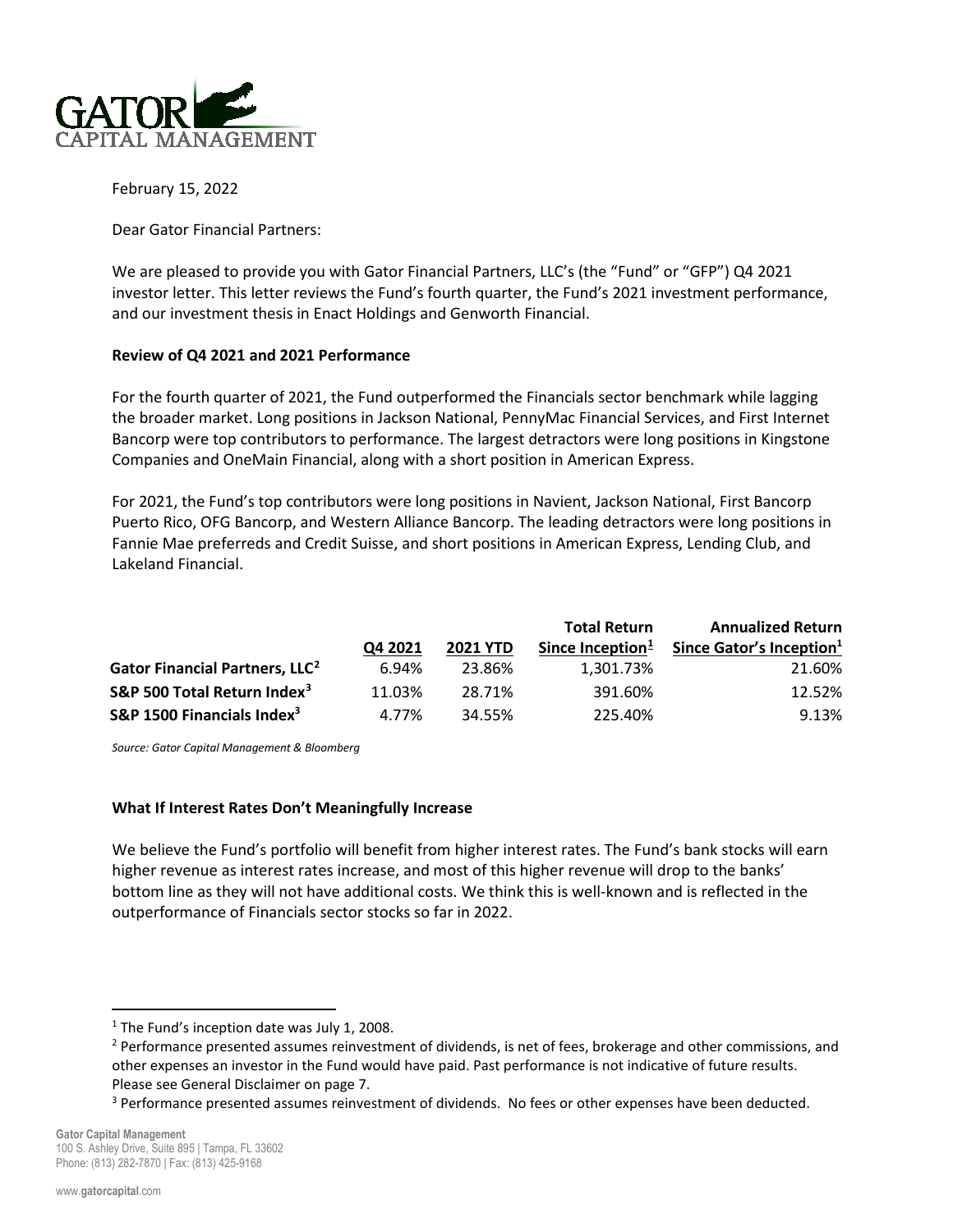Although higher interest rates will benefit the Fund's portfolio, we are making sure that the Fund is not simply a bet on higher rates. We have several large holdings with inexpensive valuations and catalysts unrelated to higher interest rates. Here are examples:

- 1) Victory Capital (VCTR) is an asset manager making attractive acquisitions of smaller asset managers, trading at 6x earnings, and returning capital to shareholders through increased dividends and share repurchases.
- 2) Realogy (RLGY), the parent company of Coldwell Banker, trades at 4x EBITDA, and announced a share repurchase program equal to 15% of the company's market capitalization.
- 3) PennyMac Financial Services (PFSI), a well-run mortgage bank, trades at 4x earnings, less than 1x tangible book value, and has repurchased 24% of its shares in the last 18 months.
- 4) Ambac (AMBC) has its lawsuit against Countrywide/Bank of America scheduled for September, 2022 which we expect will result in a large cash infusion to the company.

We recognize the possibility that the market is too aggressive in its forecast of interest rate hikes. As a result, to offset that potential outcome, we have these and other significant holdings with different potential catalysts in the Fund's portfolio.

# **Enact Holdings (ACT) & Genworth Financial (GNW)**

We own positions in both Enact Holdings and its parent company, Genworth Financial. Enact is one of six mortgage insurance companies. Mortgage insurance is purchased by borrowers to protect lenders if the borrower defaults on their mortgage. The government mortgage agencies ("GSEs") require mortgage insurance when the borrower has a down payment of less than 20% of the home's purchase price. Usually, first-time homeowners are the largest users of mortgage insurance since they often have the most difficult time accumulating enough savings for a 20% down payment. We believe the demand for mortgage insurance will be strong, but the mortgage insurance companies' stocks are priced as though future earnings will not grow.

Here are our investment theses on Enact Holdings and Genworth Financial:

# *Enact Holdings*

- **1. Ignored stock –** Enact's stock is ignored because of its low float. Enact held an initial public offering in September 2021. Genworth retained ownership of 81.6% of Enact's shares. 9% was sold in a private placement to another money manager, so only 10% of Enact's shares are free to trade by public investors. This prevents larger investors from taking a significant position in Enact.
- **2. Low valuation –** Enact trades for 85% of tangible book value and 6x earnings. It is the least expensive stock of the publicly traded mortgage insurers, and we believe the entire group is cheap. The valuations are especially attractive given there are likely very few losses in their existing portfolios, and mortgage insurers have used strong underwriting criteria since the Great Financial Crisis ("GFC").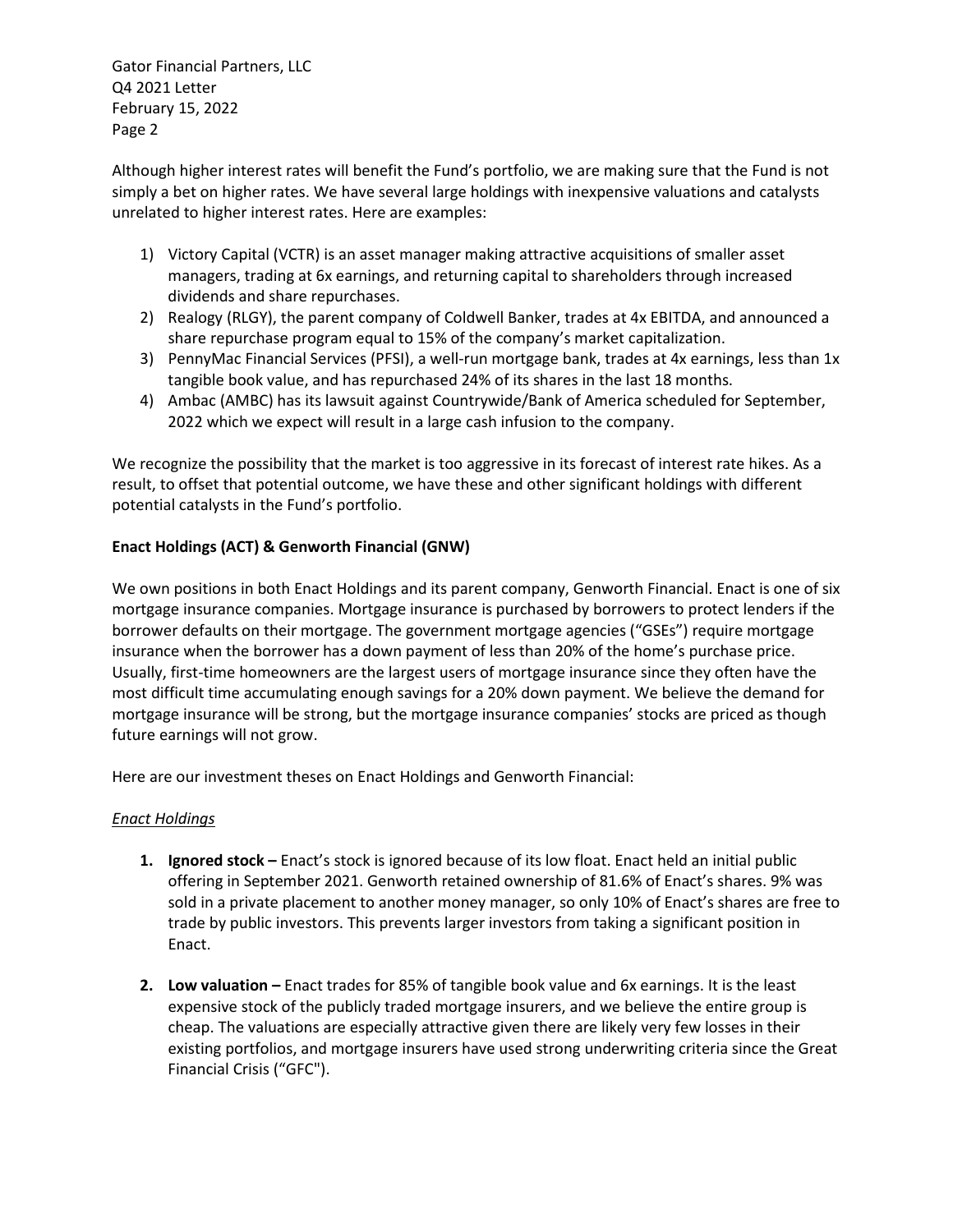- **3. Strong housing market –** The Millennial Generation is in their peak home-buying years. We believe insurance volume will be robust for all mortgage insurers. Strong housing prices mean that the existing portfolios of the mortgage insurers will experience low losses.
- **4. Dividends in the near future –** We expect Enact to begin paying dividends to shareholders in late 2022. Because Enact generates more capital than it needs for growth, we believe Enact's board will set the dividend payout rate at 40% of earnings. This would translate to a stock yield of about 6%, which we think will be attractive to potential shareholders.
- **5. Parent oversight –** Genworth owns 81.6% of Enact stock, and we believe there are benefits from Genworth's oversight of Enact. As the only cash-flowing asset owned by Genworth, we think Genworth will encourage Enact to pay dividends to shareholders. Although we don't expect Enact management to make any poor acquisitions, we believe Genworth serves as an effective blocker of any poor capital management decisions. We acknowledge that Genworth limited their control over Enact by reducing the number of Board seats they control, but we think Enact's board is aware of Genworth's preferences for significant capital return through dividends.
- **6. Industry growth –** The mortgage insurance industry is growing between 6-10% annually. With rising home prices, borrowers will have an even tougher time accumulating money for a down payment, so they will turn to mortgage insurance. Also, the Millennial generation is at its peak years for buying a first home. First-time home buyers are the largest users of mortgage insurance. We believe the mortgage insurance industry will continue to enjoy strong volume growth in the coming years.

Other stock market investors see risks to Enact's shares:

- **1. Price competition –** Some investors point to the potential price competition among mortgage insurance companies. Mortgage lenders choose the mortgage insurer for a borrower. The mortgage insurance industry is very price competitive. Recently, mortgage insurers have been disciplined in their pricing, and we believe investors will react favorably as pricing shows more stabilization this year.
- **2. Risk to home price declines –** We believe many investors still have fresh visions of home price declines from 2006 to 2010 in their minds. Although home prices have increased substantially, we think the current housing market is fundamentally stronger than 15 years ago.

Our two main reasons for this constructive view of the housing market are as follows:

1) Almost 100% of current mortgages were underwritten with fully documented loans. 2) We have a shortage of homes because we did not build enough houses in the 12 years since the Great Financial Crisis. We don't believe home prices are at-risk in the near-term. We hold this view despite the potential for higher interest rates.

**3. Potential spin-off from Genworth –** Many investors are concerned about pressure on Enact's share price if Genworth distributes its Enact shares to Genworth shareholders. We are not concerned about this possibility because Genworth needs to retain its Enact shares to get the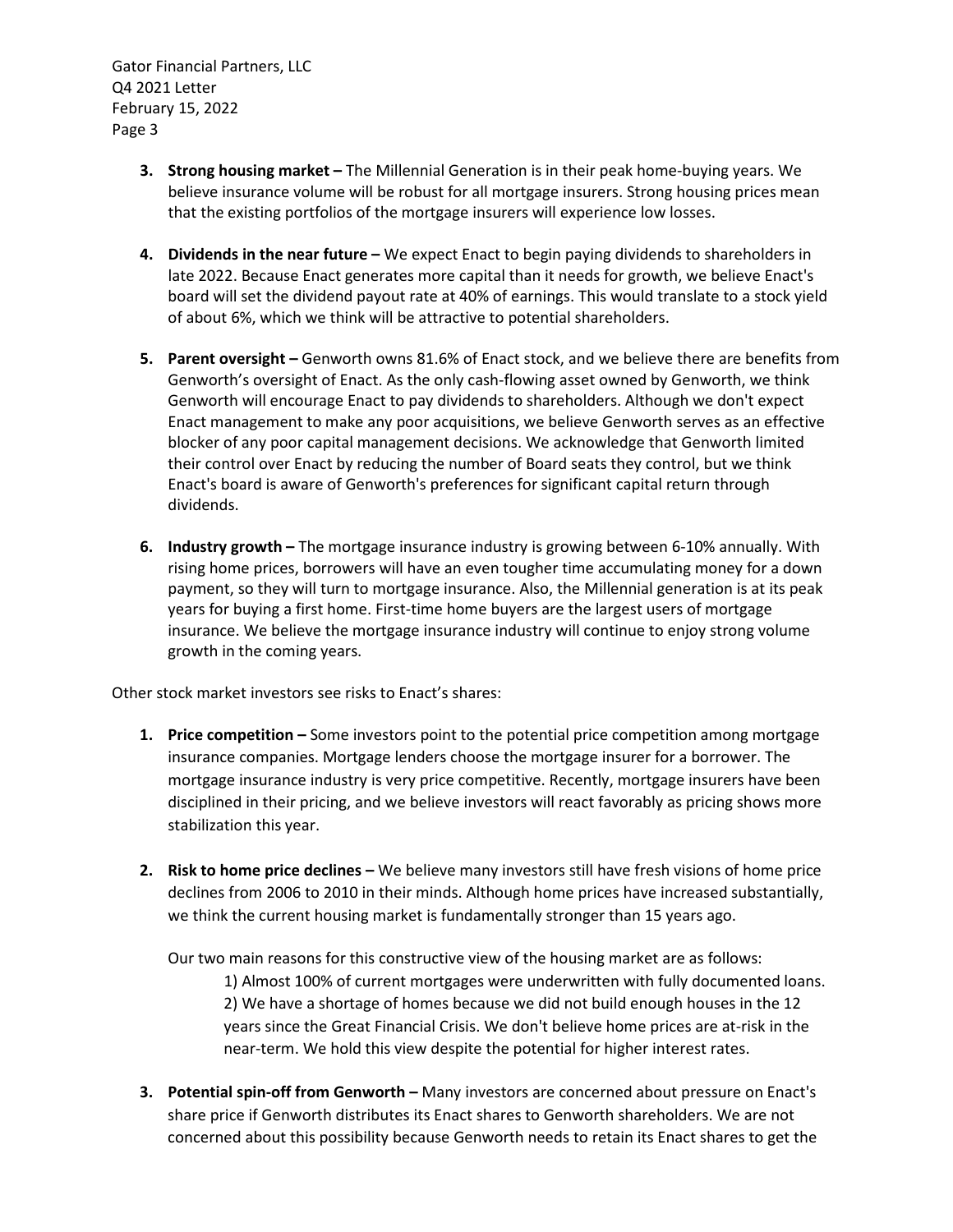> tax-sharing payments from Enact. Genworth has accumulated tax losses and files a consolidated tax return with Enact, so when Enact accrues for taxes and sends that money to Genworth, Genworth can keep the cash because of its past losses.

# *Genworth Financial*

We also own shares of Enact's parent company Genworth Financial. We think Genworth is more attractive than Enact. Here is our investment thesis on Genworth:

- **1. Leveraged return on Enact –** Genworth's main asset is the 132 million shares of Enact it still holds. Genworth also has about \$1 billion of net debt at its holding company, so it is a leveraged version of Enact. If Enact stock increases in value, Genworth should increase a greater percentage due to the leverage at Genworth's holding company.
- **2. Two other assets held –** Genworth has two other assets that we believe are not reflected in Genworth's stock price. Currently, Genworth trades for approximately the value of its stake in Enact less its net debt. The two other assets Genworth owns are:
	- a. Tax-sharing arrangement Genworth has a tax-sharing arrangement with its subsidiaries. Since Genworth has past losses, it does not pay federal income taxes. Regulators allow Genworth's subsidiaries to send tax payments to the holding company for liabilities created by the subsidiaries' current income. However, the holding company can retain these cash tax payments because it has the tax shield from past losses. This tax-sharing arrangement allows Genworth to get cash out of the subsidiaries without asking regulators to allow dividend payments. In 2021, Genworth received \$375 million in tax-sharing payments from its subsidiaries. We conservatively estimate Genworth could receive \$200 million per year for the next five years. This amount would equal \$2 per share, which is significant considering Genworth's stock is only priced at \$4.
	- b. Life insurance subsidiary Genworth also owns a life insurance subsidiary. The life insurance subsidiary is a large company on its own, but we assign zero value to this subsidiary because of potential losses in its long-term care insurance business. However, we observe that Genworth's management team has done a very good job raising rates on its long-term care policies to counteract increasing policy costs. There is some possibility that 10 years from now, management's actions could salvage some value from this subsidiary. If this subsidiary has any value, it could be so large that it would be meaningful to the stock price. For example, if the subsidiary is eventually worth half of its current \$11 billion of book value (or \$5.5 billion) then this subsidiary could be worth almost \$11 per share. This potential scenario is far down the road, so currently we conservatively assign zero value to this asset in our valuation of Genworth.
- **3. Share repurchases on the horizon –** We expect Genworth to begin repurchasing its shares during 2022. Genworth has paid down its holding company debt to its target level of \$1 billion. As Genworth receives cash at its holding company from its tax-sharing arrangements with its subsidiaries and dividends from Enact, we believe Genworth will announce its intention to repurchase shares as early as the Q1 earnings announcement in early May. Since we believe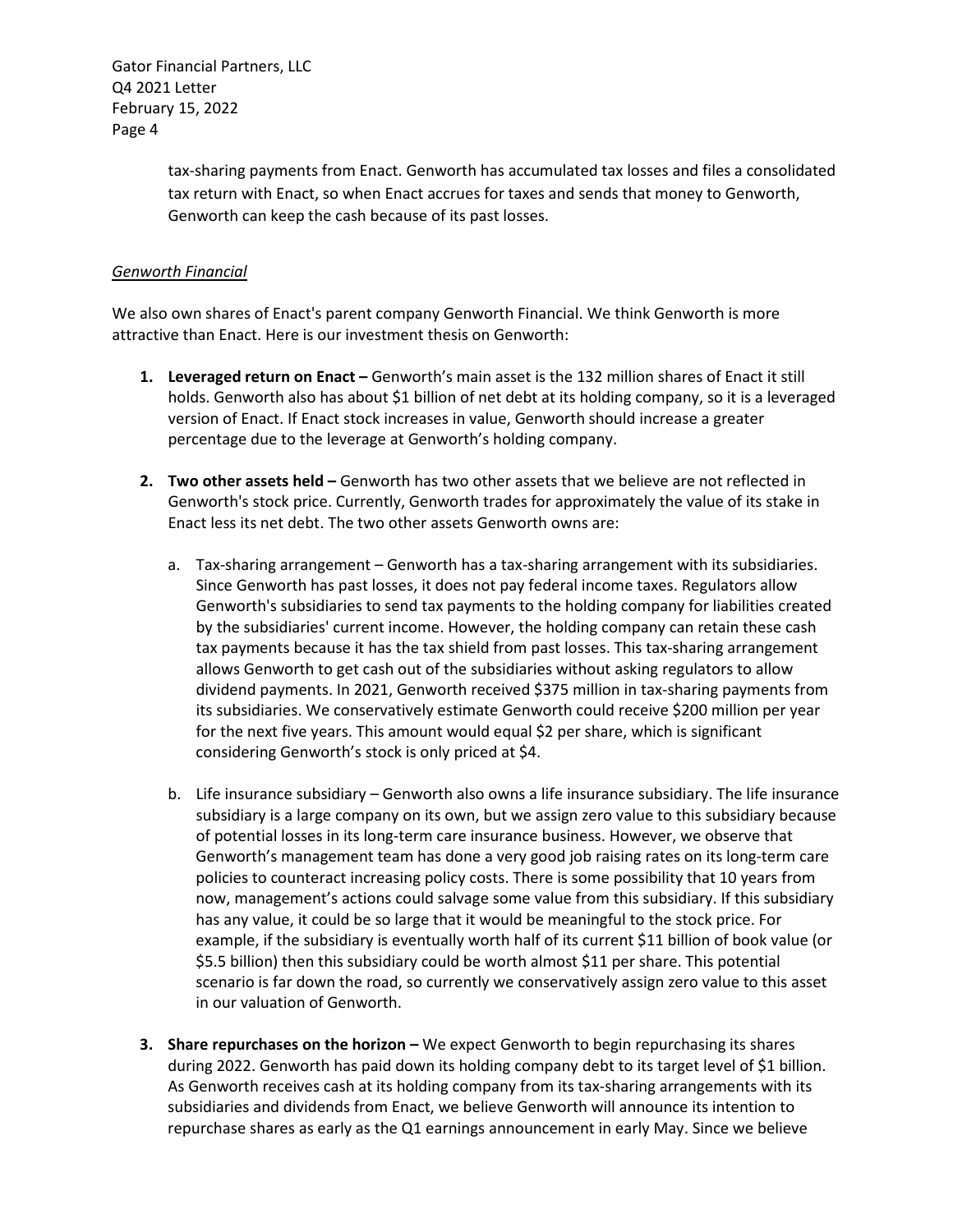> Genworth's shares are trading below intrinsic value due to the attractive valuation of Enact and Genworth's other two assets, we believe these potential share repurchases will create additional value.

**4. Optionality with Enact stake –** While most investors think Genworth will spin-off its stake in Enact, we think it is more likely that Genworth will buy-in the Enact shares. Genworth's financial position has improved rapidly in the last year. As Genworth uses its cash flow from the taxsharing arrangements and dividends from Enact to repurchase its shares, we think a possible scenario is for Genworth's shares to outperform Enact's. Right now, we believe Genworth is cheap relative to Enact, but if this were to flip, where Genworth was relatively more expensive than Enact, we think it will make sense for Genworth to buy-in the Enact shares it sold in September 2021.

We believe Enact and Genworth are both interesting stocks at their current valuations. We believe Genworth has a higher upside due to being a leveraged version of Enact, and because of its other two assets to which the market is not assigning any value.

# **Portfolio Analysis**

*Largest Positions*

Below are the Fund's five largest common equity long positions. All data is as of December 31<sup>st</sup>, 2021.

Long Jackson National First Bancorp PR PennyMac Financial Services OFG Bancorp Navient

*Sub-sector Weightings* Below is a table showing the Fund's positioning within the Financials sector<sup>[4](#page-4-0)</sup> as of December 31<sup>st</sup>, 2021.

<span id="page-4-0"></span><sup>4</sup> "Financials sector" is defined as companies included in the Global Industry Classification System ("GICS") sectors 40 and 60, which contains financial and real estate companies.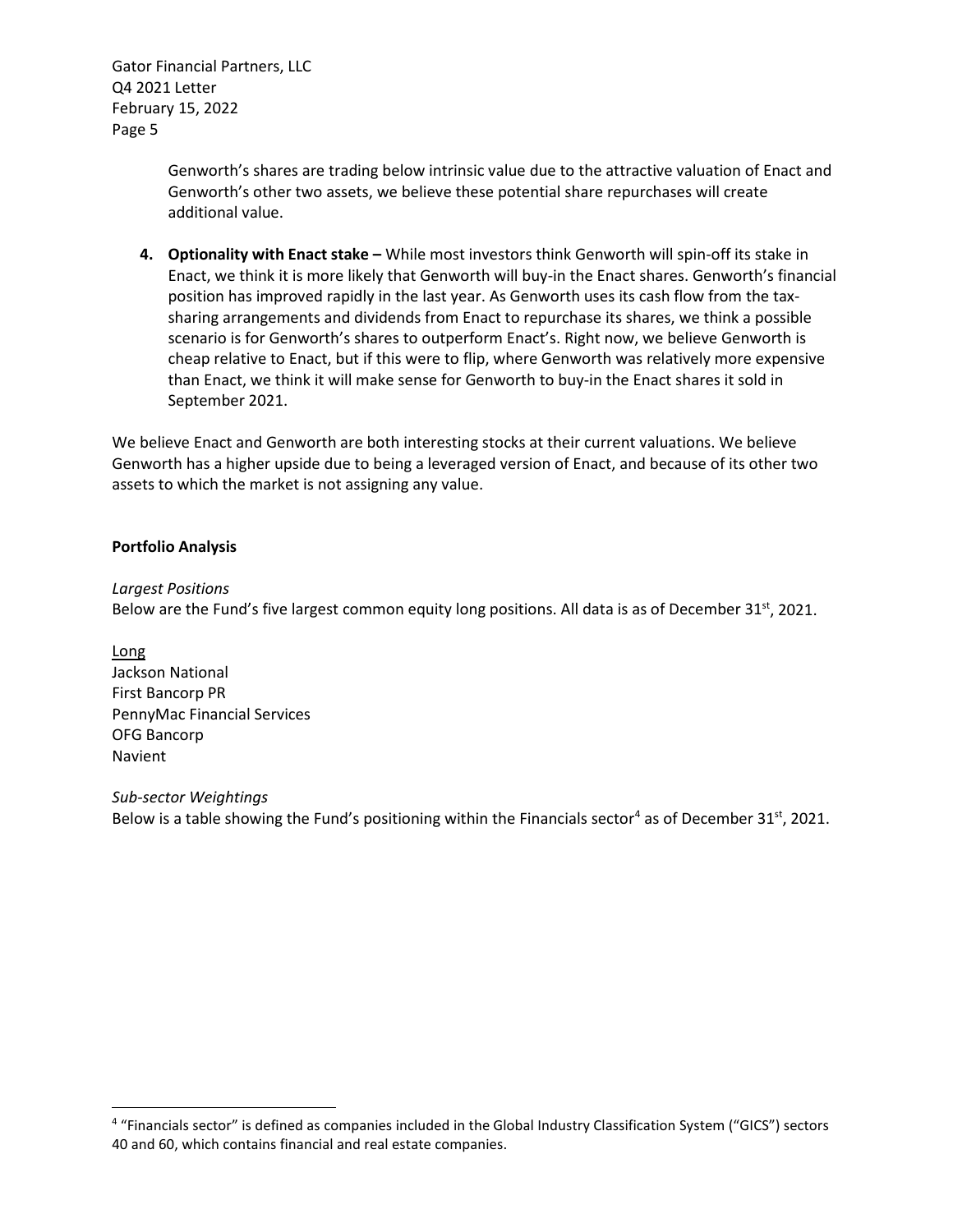|                           | Long    | <b>Short</b> | <b>Net</b> |
|---------------------------|---------|--------------|------------|
| <b>Alt Asset Managers</b> | 0.00%   | 0.00%        | 0.00%      |
| <b>Capital Markets</b>    | 8.21%   | $-0.70%$     | 7.51%      |
| <b>Banks (large)</b>      | 29.71%  | $-27.67%$    | 2.04%      |
| <b>Banks (small)</b>      | 32.70%  | $-17.95%$    | 14.75%     |
| <b>P&amp;C Insurance</b>  | 17.58%  | $-0.53%$     | 17.05%     |
| Life Insurance            | 7.52%   | $0.00\%$     | 7.52%      |
| <b>Non-bank Lenders</b>   | 17.85%  | $-1.46%$     | 16.39%     |
| <b>Processors</b>         | 0.00%   | $0.00\%$     | 0.00%      |
| <b>Real Estate</b>        | 9.39%   | $-1.56%$     | 7.83%      |
| <b>Exchanges</b>          | 0.00%   | 0.00%        | 0.00%      |
| <b>Index Hedges</b>       | 0.00%   | 0.00%        | 0.00%      |
| <b>Non-Financials</b>     | 0.92%   | 0.00%        | 0.92%      |
| <b>Total</b>              | 123.89% | -49.87%      | 74.01%     |

The Fund's gross exposure is 191.98%, and its net exposure is 74.01%. From this table, we exclude fixed income instruments such as preferred stock. Preferred stock positions account for an additional 14.37% of the portfolio.

### **Change in Fund Administrator**

We have changed the Fund's 3rd Party Administrator from SS&C (f/k/a ALPS Investment Services) to Ultimus LeverPoint Fund Solutions. You have received an email from Ultimus to create a new login to their website to obtain your Fund related documents. We are expecting this change to improve service level. If you would like to discuss this change in more detail, please call the Fund's CFO, Erik Anderson, at (917) 684-0993.

#### **Conclusion**

Thank you for entrusting us with a portion of your wealth. We are grateful for investors like you who believe and trust in our strategy. On a personal level, Derek Pilecki, the Fund's Portfolio Manager, continues to have more than 80% of his liquid net worth invested in the Fund.

As always, we welcome the opportunity to speak with you and discuss the Fund.

Sincerely,

Gator Capital Margaret, IL C

Gator Capital Management, LLC

*Gator Capital Management, LLC prepared this letter. Ultimus LeverPoint Fund Solutions, LLC, our administrator, is responsible for the distribution of this information and not its content.*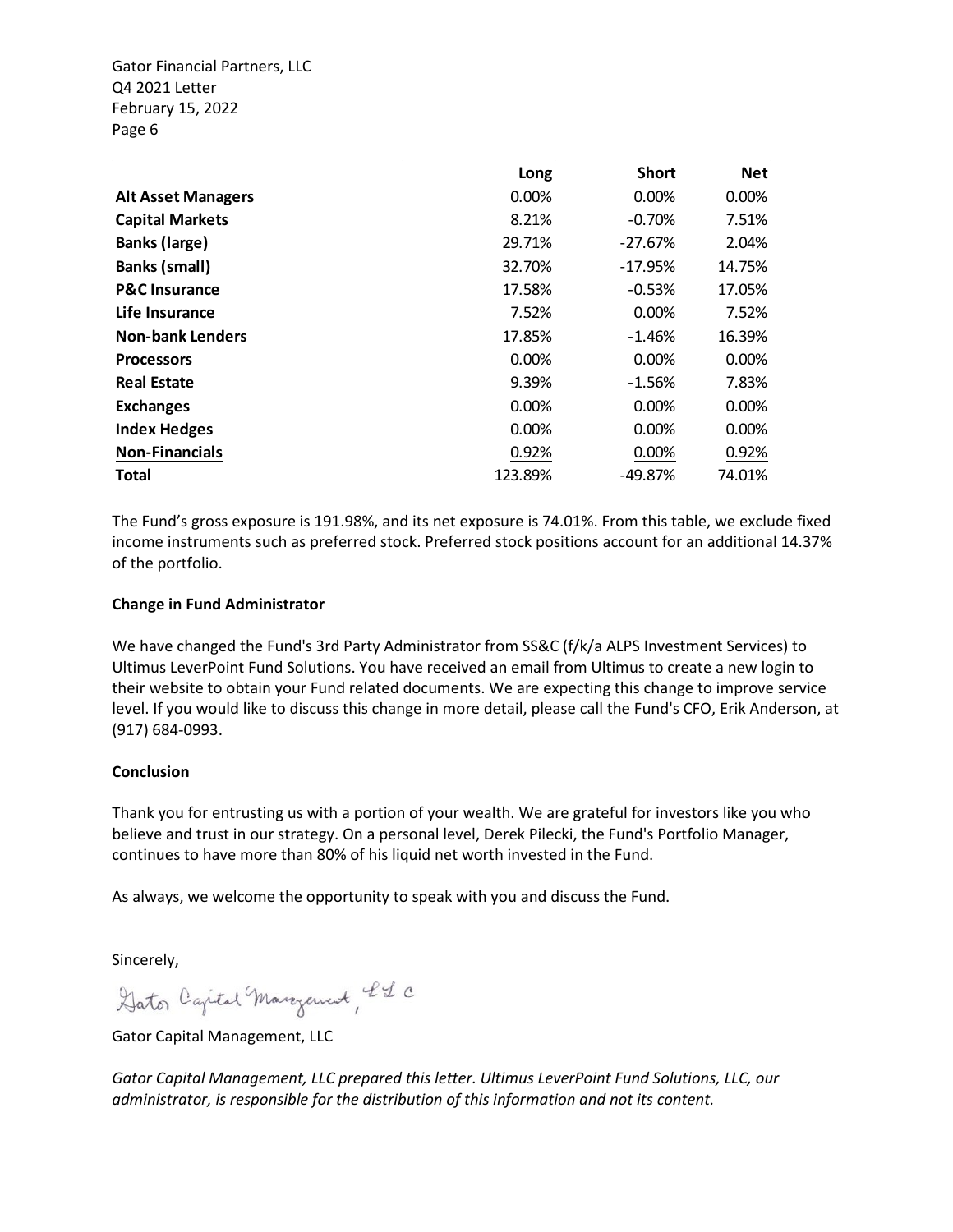### General Disclaimer

By accepting this investment letter, you agree that you will not divulge any information contained herein to any other party. This letter and its contents are confidential and proprietary information of the Fund, and any reproduction of this information, in whole or in part, without the prior written consent of the Fund is prohibited.

The information contained in this letter reflects the opinions and projections of Gator Capital Management, LLC (the "General Partner") and its affiliates as of the date of publication, which are subject to change without notice at any time subsequent to the date of issue. All information provided is for informational purposes only and should not be deemed as investment advice or a recommendation to purchase or sell any specific security.

All performance results are based on the net asset value of the Fund. Net performance results are presented net of management fees, brokerage commissions, administrative expenses, and accrued performance allocation, as indicated, and include the reinvestment of all dividends, interest, and capital gains. The performance results represent Fund-level returns, and are not an estimate of any specific investor's actual performance, which may be materially different from such performance depending on numerous factors.

The market indices appearing in this letter have been selected for purposes of comparing the performance of an investment in the Fund with certain well-known equity benchmarks. The statistical data regarding the indices has been obtained from Bloomberg and the returns are calculated assuming all dividends are reinvested. The indices are not subject to any of the fees or expenses to which the funds are subject and may involve significantly less risk than the Fund. The Fund is not restricted to investing in those securities which comprise these indices, its performance may or may not correlate to these indices, and it should not be considered a proxy for these indices. The S&P 500 Total Return Index is a market cap weighted index of 500 widely held stocks often used as a proxy for the overall U.S. equity market. The S&P 1500 Financials Index is a market cap weighted index of financial stocks within the S&P 1500 Super Composite Index we used as a proxy for the Financials sector of the U.S. equity market. An investment cannot be made directly in either index. The Fund consists of securities which vary significantly from those in the benchmark indices listed above. Accordingly, comparing results shown to those of such indices may be of limited use.

Statements herein that reflect projections or expectations of future financial or economic performance of the Fund are forward-looking statements. Such "forward-looking" statements are based on various assumptions, which assumptions may not prove to be correct. Accordingly, there can be no assurance that such assumptions and statements will accurately predict future events or the Fund's actual performance. No representation or warranty can be given that the estimates, opinions, or assumptions made herein will prove to be accurate. Any projections and forward-looking statements included herein should be considered speculative and are qualified in their entirety by the information and risks disclosed in the Fund's Private Placement Memorandum. Actual results for any period may or may not approximate such forward-looking statements. You are advised to consult with your own independent tax and business advisors concerning the validity and reasonableness of any factual, accounting and tax assumptions. No representations or warranties whatsoever are made by the Fund, the General Partner, or any other person or entity as to the future profitability of the Fund or the results of making an investment in the Fund. Past performance is not a guarantee of future results.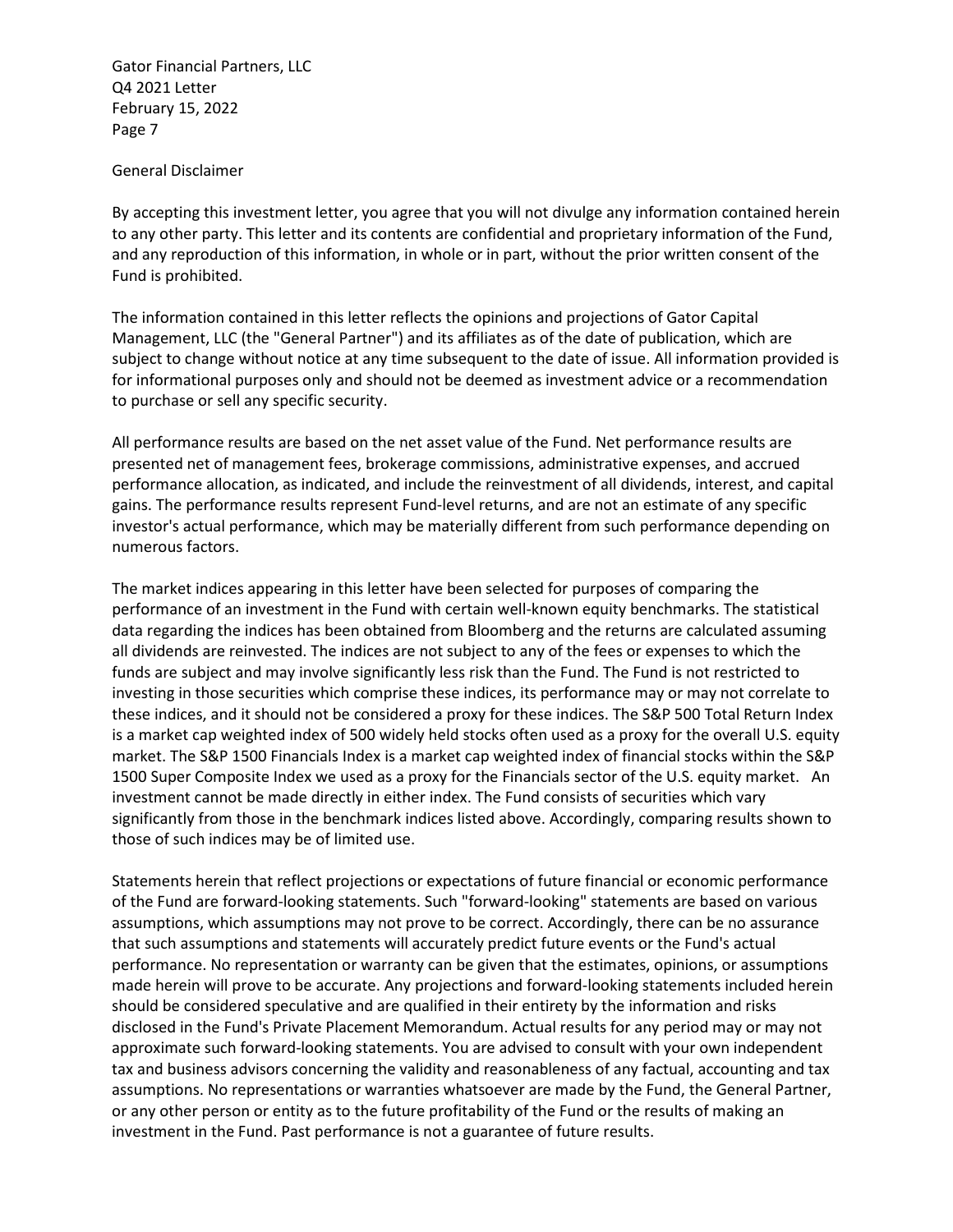The funds described herein are unregistered private investment funds commonly called "hedge funds" (each, a "Private Fund"). Private Funds, depending upon their investment objectives and strategies, may invest and trade in a variety of different markets, strategies and instruments (including securities, nonsecurities and derivatives) and are NOT subject to the same regulatory requirements as mutual funds, including requirements to provide certain periodic and standardized pricing and valuation information to investors. There are substantial risks in investing in a Private Fund (which also are applicable to the underlying Private Funds, if any, in which a Private Fund may invest). Prospective investors should note that:

- A Private Fund represents a speculative investment and involves a high degree of risk. Investors must have the financial ability, sophistication/experience, and willingness to bear the risks of an investment in a Private Fund. An investor could lose all or a substantial portion of his/her/its investment.
- An investment in a Private Fund is not suitable for all investors and should be discretionary capital set aside strictly for speculative purposes. Only qualified eligible investors may invest in a Private Fund.
- A Private Fund's prospectus or offering documents are not reviewed or approved by federal or state regulators and its privately placed interests are not federally, or state registered.
- An investment in a Private Fund may be illiquid and there are significant restrictions on transferring or redeeming interests in a Private Fund. There is no recognized secondary market for an investor's interest in a Private Fund and none is expected to develop. Substantial redemptions within a limited period of time could adversely affect the Private Fund.
- Certain portfolio assets of a Private Fund may be illiquid and without a readily ascertainable market value. The manager's/advisor's involvement in the valuation process creates a potential conflict of interest. Instances of mispriced portfolios, due to fraud or negligence, have occurred in the industry.
- A Private Fund may have little or no operating history or performance and may use performance information which may not reflect actual trading of the Private Fund and should be reviewed carefully. Investors should not place undue reliance on hypothetical, pro forma or predecessor performance.
- A Private Fund may trade in commodity interests, derivatives, and futures, both for hedging and speculative purposes, and may execute a substantial portion of trades on foreign exchanges, all of which could result in a substantial risk of loss. Commodities, derivatives, and futures prices may be highly volatile, may be difficult to accurately predict, carry specialized risks and can increase the risk of loss.
- A Private Fund's manager/advisor has total trading authority over a Private Fund. The death or disability of a key person, or their departure, may have a material adverse effect on a Private Fund.
- A Private Fund may use a single manager/advisor or employ a single strategy, which could mean a lack of diversification and higher risk. Alternatively, a Private Fund and its managers/advisors may rely on the trading expertise and experience of third-party managers or advisors, the identity of which may not be disclosed to investors, which may trade in a variety of different instruments and markets.
- A Private Fund may involve a complex tax structure, which should be reviewed carefully, and may involve structures or strategies that may cause delays in important financial and tax information being sent to investors.
- A Private Fund's fees and expenses, which may be substantial regardless of any positive return, will offset such Private Fund's trading profits. If a Private Fund's investments are not successful or are not sufficiently successful, these payments and expenses may, over a period of time, significantly reduce or deplete the net asset value of the Private Fund.